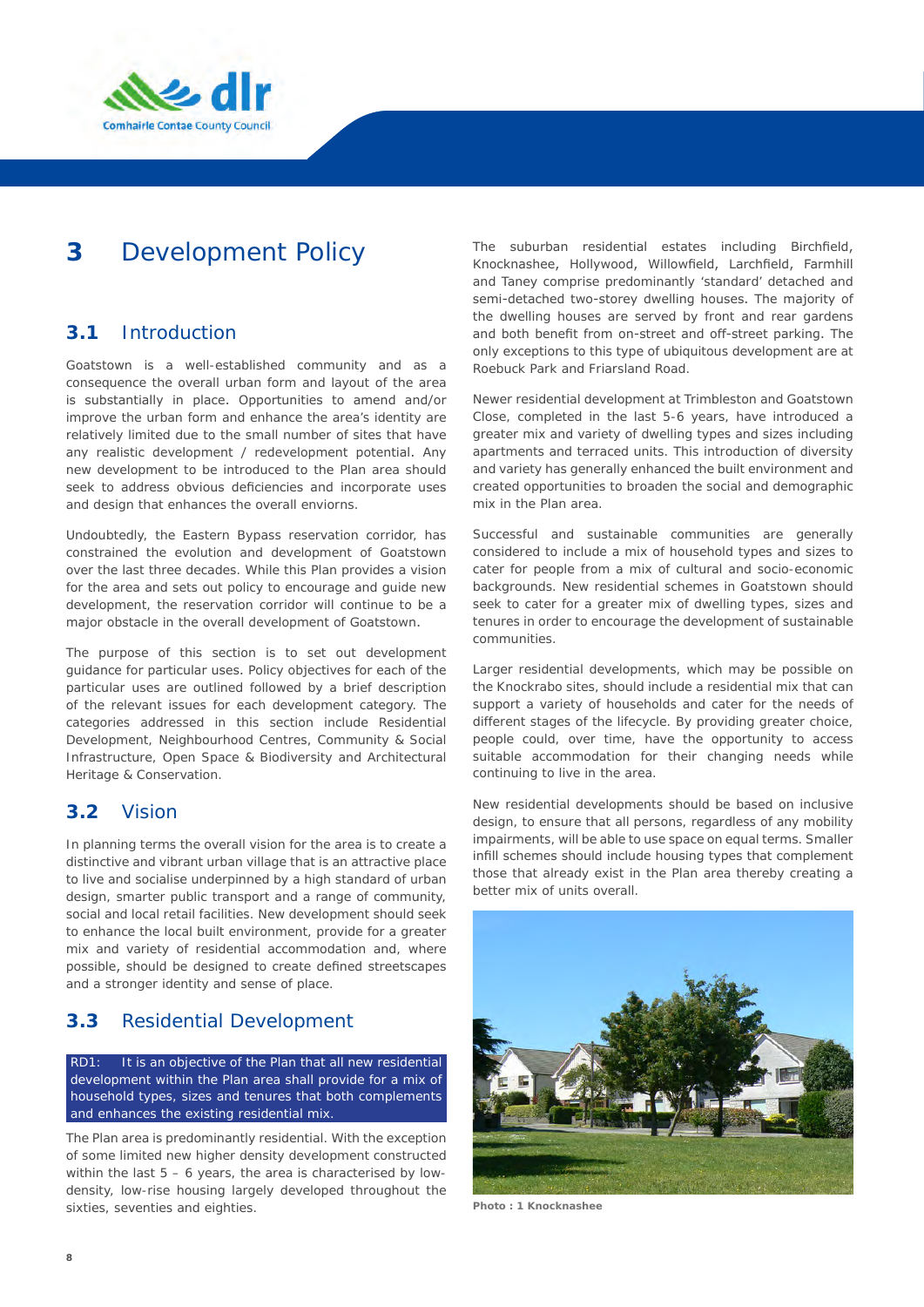*RD2: It is an objective of the Plan that new residential development shall comply with the Guidelines for Sustainable Residential Development in Urban Areas and accompanying Urban Design Manual (May 2009).* 

In accordance with the provisions set out in the 'Guidelines for Sustainable Residential Development in Urban Areas' and accompanying Urban Design Manual, (see table 7C.1) all new residential development should provide a high quality residential environment for future occupants while respecting the residential amenity of neighbouring properties.

In response to strategic policy objectives aimed at densifying and intensifying land use within the Greater Dublin Metropolitan area, infill development, including houses on side / rear gardens, should be facilitated and encouraged but only where such development positively contributes and integrates with the built environment, respects the residential amenity of neighbouring properties and provides for a high standard of residential amenity for future occupants.



**Photo : 2 Development at Trimbleston, Goatstown**

#### **3.4** Neighbourhood Centres

*NC1: It is an objective of the Plan that new development located within neighbourhood centres shall incorporate a range of uses that contribute towards the creation of a sustainable community and a vibrant urban village.* 

There are three established neighbourhood centres within the Plan area. These centres generally cater for a range of lower order local retail and retail services, albeit there are a few smaller more specialist retail outlets. In addition to the primary provision of retail facilities, these centres function as de facto focal points for the local community.

In terms of size, the principle neighbourhood centre is located at Goatstown Crossroads and includes lands at 'The Goat' and the Topaz garage opposite. Apart from 'The Goat' public house, which undoubtedly acts as a local focal point, there is an overall lack of identity and sense of place associated with this centre. This is largely due to the dominance of the



**Photo : 3 Larchfield / Farmhill Neighbourhood Centre**

road network in the area and the absence of any defined or discernible streetscape, either within or on the edges of the site. The lack of identity is possibly also influenced by the limited retailing offer which, in turn, is probably a consequence of the Plan area's proximity to the major shopping centres at Dundrum and Stillorgan.

Goatstown Crossroads provides a low quality urban environment with through traffic taking precedence over the 'sense of place' function of streets. Road access and vehicular movements continue to have priority over pedestrians and cyclists. There is a notable lack of active street frontage at the Crossroads.

'The Goat' is the only public house in the local area. It is undoubtedly important in terms of its social function and its contribution to the character of the area and local identity. Historic photographs of the area indicate that a commercial use at this location is long established. It is considered that a public house function should continue to form part of any future development / redevelopment proposals for this area.

Opposite the Goat, a filling station, two commercial units and a garden centre occupy the lands on the northern side of Taney Road. These units are well set back from the road and as a result fail to establish any discernible or defined streetscape. This further weakens and dilutes the Crossroad's character and sense of place.

The potential to create any form of identity and enhancement of sense of place in the wider Plan area will be strongly influenced by any coherent redevelopment proposals for the lands at 'The Goat' and at the Topaz garage and its adjoining retail units. New development at these sites should include a variety and mix of uses to properly reflect the neighbourhood centre status of the site and incorporate a layout and design that creates a distinctive urban village centre. Detailed design guidance in this regard is set out in the Site Framework Strategies (Section 6).

The two smaller neighbourhood centres Willowfield Park and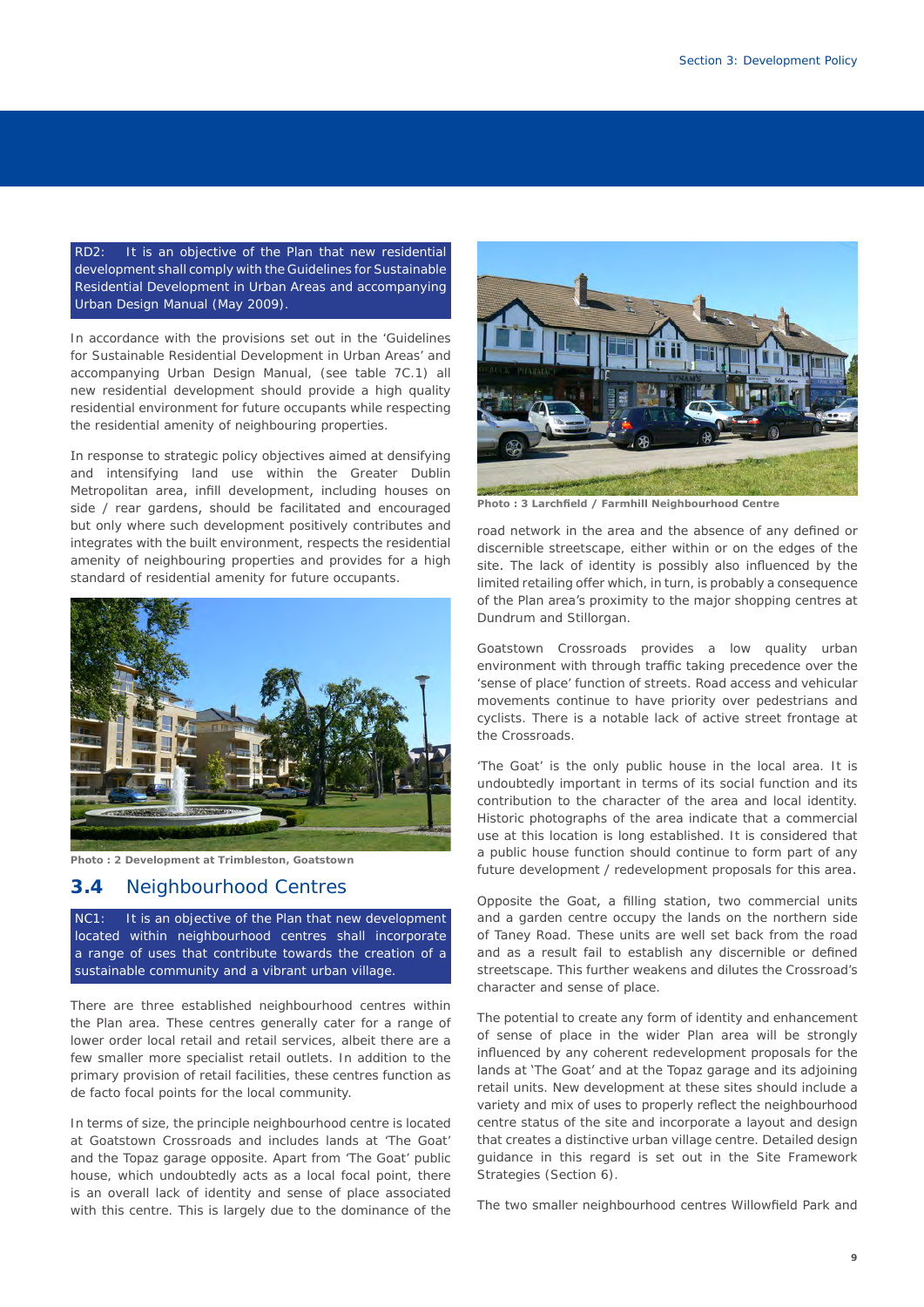

Farmhill / Larchfield, while relatively limited in floorspace terms, nevertheless represent important nodes of activity for the surrounding residential communities.



**Photo : 4 The Goat Public House**

*NC2: New signage shall be proportionate to the scale of the building and shopfront and should not dominate its appearance. New commercial development comprising of three units or more shall include a coherent signage strategy detailing the dimensions of all signage and a common palette of materials to be used.* 

In all three of the centres, the quality of the shopfront and signage characterises the local streetscape. Accordingly, any development proposals within the centres should include signage that is appropriate in terms of size, design and materials and which, individually and collectively, makes a positive contribution to the streetscape.

# **3.5** Community & Social Infrastructure

The provision of a proportionate level of community and social facilities is a prerequisite to the promotion and development of any sustainable community. A comprehensive audit of such facilities in the Goatstown area confirms that there is a reasonable range and mix of facilities and amenities both within, and immediately adjacent to, the Plan area.

### **3.5.1** Education

*CS1: It is an objective of the Plan that all planning applications for large residential developments within the Plan area shall include a report setting out the demand for school places likely to be generated by the proposed development and the capacity of existing schools in the vicinity to cater for such demand.* 

While there is only one school located within the Plan area there are a number of other schools within close proximity to the Plan boundary. Mount Anville, which includes Montessori, Junior and Secondary fee-paying schools, occupies a substantial landholding in the south-eastern quadrant of the

Plan area. With the exception of the Montessori component, the school caters exclusively for girls.

There are five primary schools within 500 metres of the Plan boundary. Our Lady's Grove Garrán Mhuire Primary School on Goatstown Road, Taney School at Sydenham Villas and the Muslim National School on Roebuck Road are all non-fee paying co-educational schools. Mount Anville Primary School on the Lower Kilmacud Road is a non-fee paying girls primary school. St. Killian's Primary German School located in the Eurocampus on Roebuck Road is a co-educational fee paying school.

The nearest secondary school to the Plan area is the Jesus and Mary College on Goatstown Road, a non-fee paying girls school. The nearest boys secondary schools are located in Stillorgan and include St. Benildus College on the Upper Kilmacud Road and Oatlands College on the Old Dublin Road. The Lycée Français d'Irlande secondary school and St. Kilian's German school, both fee paying co-educational schools, share a campus on Roebuck Road within 500 metres of the Plan boundary.

In terms of third level education, University College Dublin is located on the largest campus in the State only one kilometre north of the Plan area. Prospect Hall, in Willowfield Park, accommodates the Open Training College, a division of St. Michael's House providing training for staff throughout Ireland working in the field of disability. Stillorgan College of Further Education provides a range of full-time and evening courses including PLC courses, further education and adult education programmes while the College of Further Education Dundrum also offers a variety of courses including PLC courses and further learning programmes.

#### **3.5.2** Childcare

*CS2: It is an objective of the Plan that all planning applications for larger residential developments shall be required to provide one childcare facility (equivalent to a minimum of 20 child places) for every 75 dwelling units unless it is satisfactorily demonstrated that there is already adequate childcare provision in the area.* 

Having regard to the predominantly residential nature of the Plan area and the prevalence of family size dwellings, the provision of adequate childcare facilities represents a crucial component of the social infrastructure. The audit of community facilities identified a number of privately run childcare facilities within and surrounding the Plan area. In addition, two childcare facilities have been granted planning permission in conjunction with the recent Trimbleston residential development and a further childcare facility has been permitted as part of the residential development at Our Lady's Grove. Two of these facilities, however, have yet to be constructed.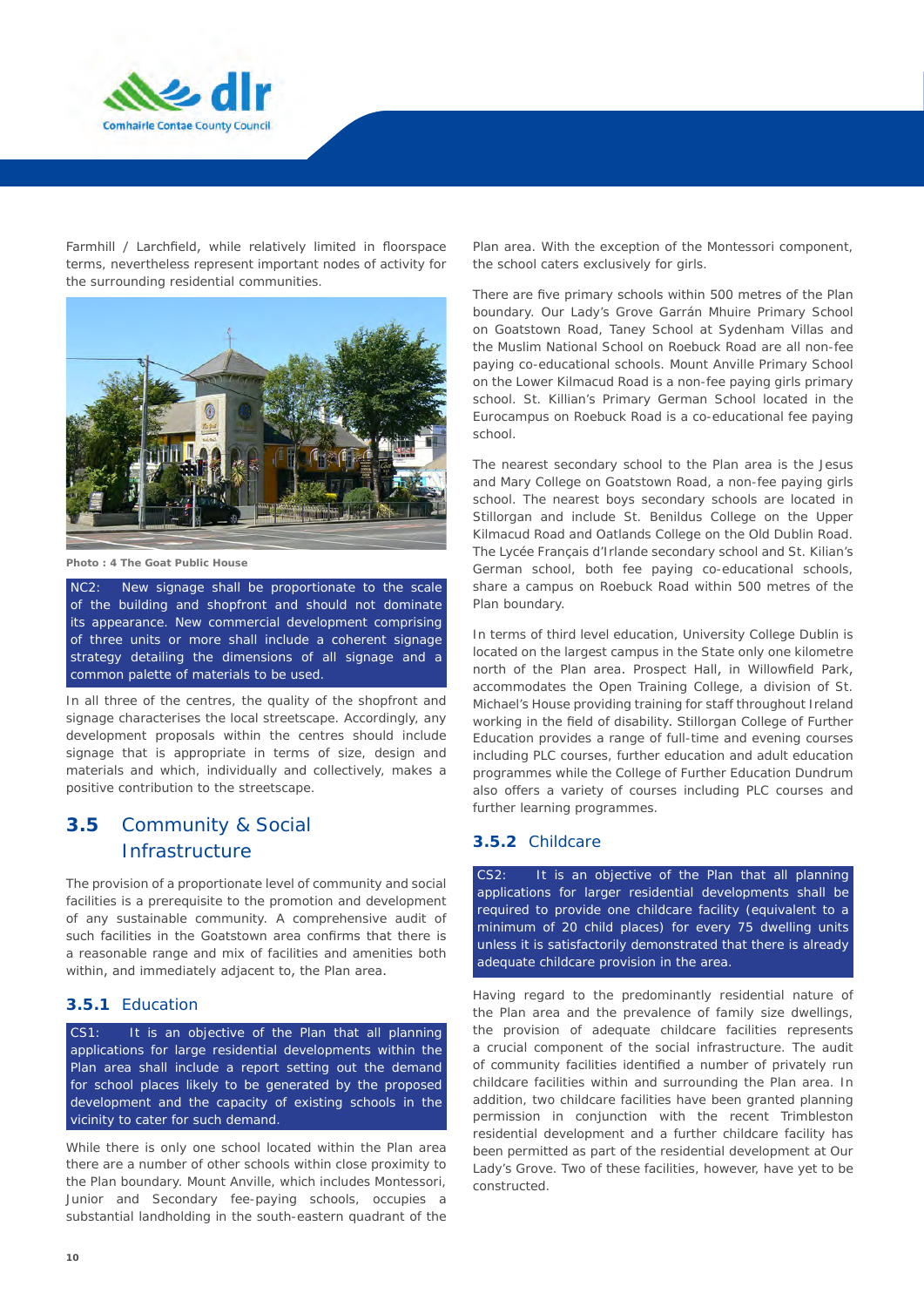### **3.5.3** Healthcare

*CS3: It is an objective of the Plan to facilitate healthcare facilities at appropriate locations within the Plan area where there is a justified need for such facilities*

Primary healthcare provision for the Plan area is centred on the Balally Primary Care Centre (based in the Rockfield Medical Campus Dundrum) and the Stillorgan Primary Care Centre, at St. Brigid's Road, Stillorgan. In addition to public health services there are a number of private GP and dental practices and alternative medicine practitioners both within and in the general environs of the Plan area.

#### **3.5.4** Care for the Elderly

*CS4: It is an objective of the Plan to facilitate purpose built accommodation for older people within the Plan area that provides for a high quality residential environment to include an appropriate level of useable and passive public open space.* 

With regard to residential care for older persons there is one private nursing home located within the Plan area – Cedar House Nursing Home in Mount Anville Park – albeit there is an additional facility in close proximity to the Plan area – the Little Sisters of the Poor Holy Family Residence on Roebuck Road. The County's ageing demographic will almost certainly result in increased demand for accommodation for older persons – including nursing homes and independent living options. Any proposals for nursing homes within the Plan area shall be required to demonstrate compliance with Section 6 of the National Quality Standards for Residential Care Settings for Older People in Ireland.

#### **3.5.5** Community Facilities

*CS5: It is an objective of the Plan to facilitate and encourage additional community facilities where it is considered that they will enhance the local area.* 

Community facilities incorporate a range of uses which are open to all members of the community and which generally seek to enhance the overall quality of life within a given area. In addition to educational facilities, community facilities also normally include such uses as libraries, swimming pools and community centres.

Taney Parish Centre, located on Taney Road, is a valuable, well-used community asset providing a range of facilities and activities for all sectors of the community – both young and old. In addition to providing a range of formal / structured classes the centre caters for more informal meetings, training sessions and celebratory events.

A resource centre was approved as part of the Goatstown Close local authority residential development. However, at the request of the local community the centre was not



**Photo : 5 Taney Parish Church**

constructed. While there is no library specifically within the Plan area there are Council libraries located close by in Dundrum and Stillorgan. Similarly, while there is no swimming pool within the Plan area, access to public swimming pools is readily available both at Glenalbyn, Stillorgan and at the Dundrum Family Recreation Centre, Meadowbrook.

### **3.6** Open Space & Biodiversity

*OS1: It is an objective of the Plan to ensure that existing public open space areas are maintained to a high standard and enhanced where resources permit.* 



**Photo : 6 Deer Park**

The provision of adequate, quality open space is a fundamental element in the promotion and development of high quality residential environments and should be integral to the character of any area. Open space can play an important role in the establishment of a sense of place and identity. Open space provides for both passive and active amenity. The 'Guidelines for Sustainable Residential Development in Urban Areas' (DoEHLG 2009) recognise that '*public open space can have a positive impact on physical and mental well being as it provides spaces to meet, interact, exercise and relax'.* (See Appendix C)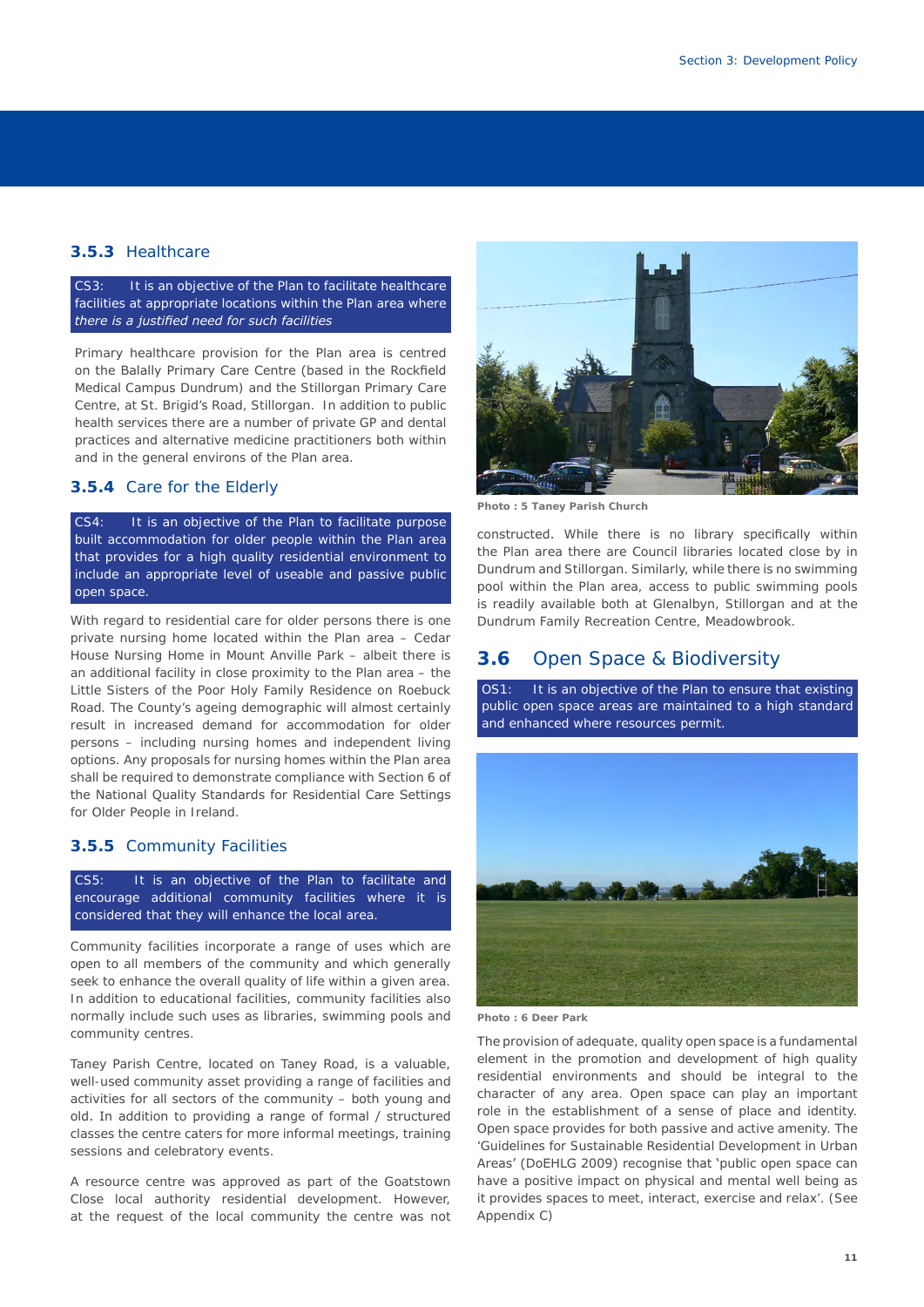

The principle areas of public open space in the Plan area are focussed at Taney, Birchfield, Knocknashee and Trimbleston. It is a key objective of the Plan to conserve and to ensure the integrity of these existing public open spaces and to enhance them where circumstances and / or resources allow.

The Plan area, however, also benefits from its close proximity to Deer Park Public Park and the established sports ground only 150 metres east of the Plan boundary and accessible from Mount Anville Road. The Park comprises of 18 hectares formal and informal open space and includes playing pitches, tennis courts and a playground. The Plan area also adjoins Rosemount Park, which is accessible via a pedestrian entrance on Larchfield Road. Rosemount Park is a relatively large area of open space and includes a playing pitch.

Mount Anville allotments are located within the Plan area and are accessed from Mount Anville Road. The allotments are owned and managed by the council



**Photo : 7 Deer Park Public Park**

*OS2: It is an objective of the Plan to investigate and facilitate the provision of a children's playground and / or multi-use games area on the established open space area bounded by Taney Crescent and Taney Avenue.* 

There is currently a deficit of active recreation space in the Plan area, particularly recreation facilities for use by sports and recreation clubs. The Irish Glass Bottle site located just off the Goatstown Road is zoned 'F' with a stated objective 'to preserve and provide for open space with ancillary active recreational amenities'. While this privately owned site was formerly occupied by recreational facilities it is currently unused and not maintained. The site would be an eminently suitable option for active recreation space having regard to its existing use and zoning.

There is no formal children's playground within the Plan area – the nearest is located in Deer Park. The area would benefit from additional playground provision given the predominance of family-size dwelling houses. The established open space area at Taney Crescent has been identified for such a facility.



**Photo : 8 Open Space at Taney**



**Photo : 9 Example of Playground**

*OS3: It is an objective of the Plan to protect and enhance biodiversity within the Plan area in accordance with the Green City Guidelines.* **<sup>1</sup>**

The Green City Guidelines stress the need to effectively incorporate biodiversity into new development. The integration of biodiversity within new development provides an opportunity to create attractive residential environments and possibly add value to residential developments. Biodiversity should be considered at the outset of the design process for new development.

Basic habitat assessment to identify biodiversity features should be carried out and used to inform the design and layout of any new medium to high-density developments. New planting schemes should include predominantly native species. Water features that can significantly increase biodiversity value should be considered in the design of new developments where site characteristics / topography allow.

**1** *Green City Guidlines produced by UCD Urban Institute Ireland, Dún Laoghaire-Rathdown County Council and Fingal County Council were published in 2008*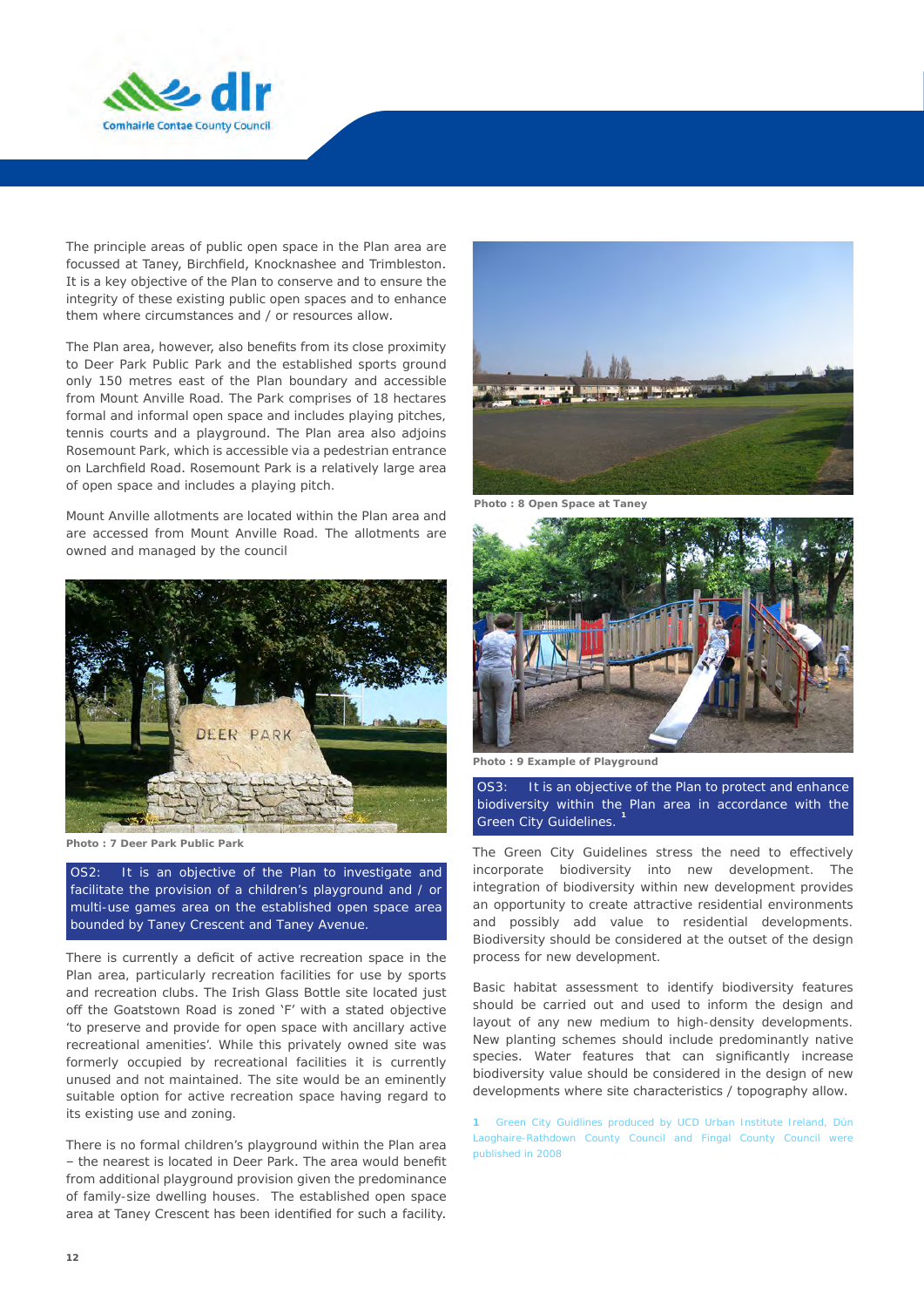*OS4: It is an objective of the Plan to protect and preserve mature trees / groupings of trees that add to the character and visual amenities of the area.* 

Trees enhance the visual amenities and character of an area. In relative terms the Goatstown area has relatively good mature tree coverage and this helps contribute to the overall appeal of the local environment. There are a number of trees and tree groups within the Plan area, which are specifically identified and protected in the County Development Plan 2010-2016. These trees, in addition to other attractive tree groupings, are identified on Map 2.

#### *OS5: It is an objective of the Plan to retain the mature trees located along Mount Anville Road, between Goatstown Crossroads and the entrance to Mount Anville Park.*

There are a number of mature trees located on Mount Anville Road, between Goatstown Crossroads and the entrance to Mount Anville Park, which contribute significantly to the character of the area and provide an attractive approach to Goatstown neighbourhood centre. These trees shall be retained and protected.



**Photo : 10 Trees on Mount Anville Road**

*OS6: It is an objective of the Plan to plant additional trees along the perimeter of the established open space area bounded by Taney Crescent and Taney Avenue.* 

The existing open space located in the Taney Estate, bounded by Taney Crescent and Taney Avenue, would benefit from additional planting particularly along the northern and western boundary of the open space. Such planting would enhance the visual amenities of the area generally and improve the setting for the open space.

*OS7: It is an objective of the Plan that proposals for new development should include measures to retain existing trees and incorporate them into the overall landscaping plan.* 

The mature trees located on the open space at Trimbleston demonstrate the value of retaining trees in new developments as they undoubtedly add to the attractiveness of the

residential environment. New developments should include proposals to retain existing mature trees where appropriate and provide for planting of new trees. In large residential developments where it is required to provide public open space, existing trees should be incorporated into the overall landscape scheme and used to enhance public open space.



**Photo : 11 Trees incorporated into Trimbleston Development, Goatstown**

# **3.7** Architectural Heritage and Conservation

*AH1: It is an objective of the Plan to protect the architectural heritage of the area including Protected Structures within the Plan area in accordance with the relevant legislation and best practice procedures.*

Goatstown has an impressive architectural heritage as is evident in the number of Protected Structures within the Plan area (Appendix D). Historic buildings and structures provide a reminder of the area's history and enrich the character of the area.

*AH2: It is an objective of the Plan to facilitate the reuse of older buildings while maintaining their character and special interest.*

Sympathetic maintenance, re-use and adaptation ensure that old buildings create environmental and economic benefits while enhancing the area's character and identity.

In addition to Protected Structures, there are a number of historic buildings within the Plan area that contribute to the area's character and local identity. While these buildings do not warrant inclusion in the Record of Protected Structures they are highly valued by the community for their local historic interest and contribution to the area's sense of place. Examples of such buildings include Drummartin Terrace, the terrace of cottages located northeast of Goatstown Crossroads and the vernacular two-storey structure that forms part of 'The Goat' public house.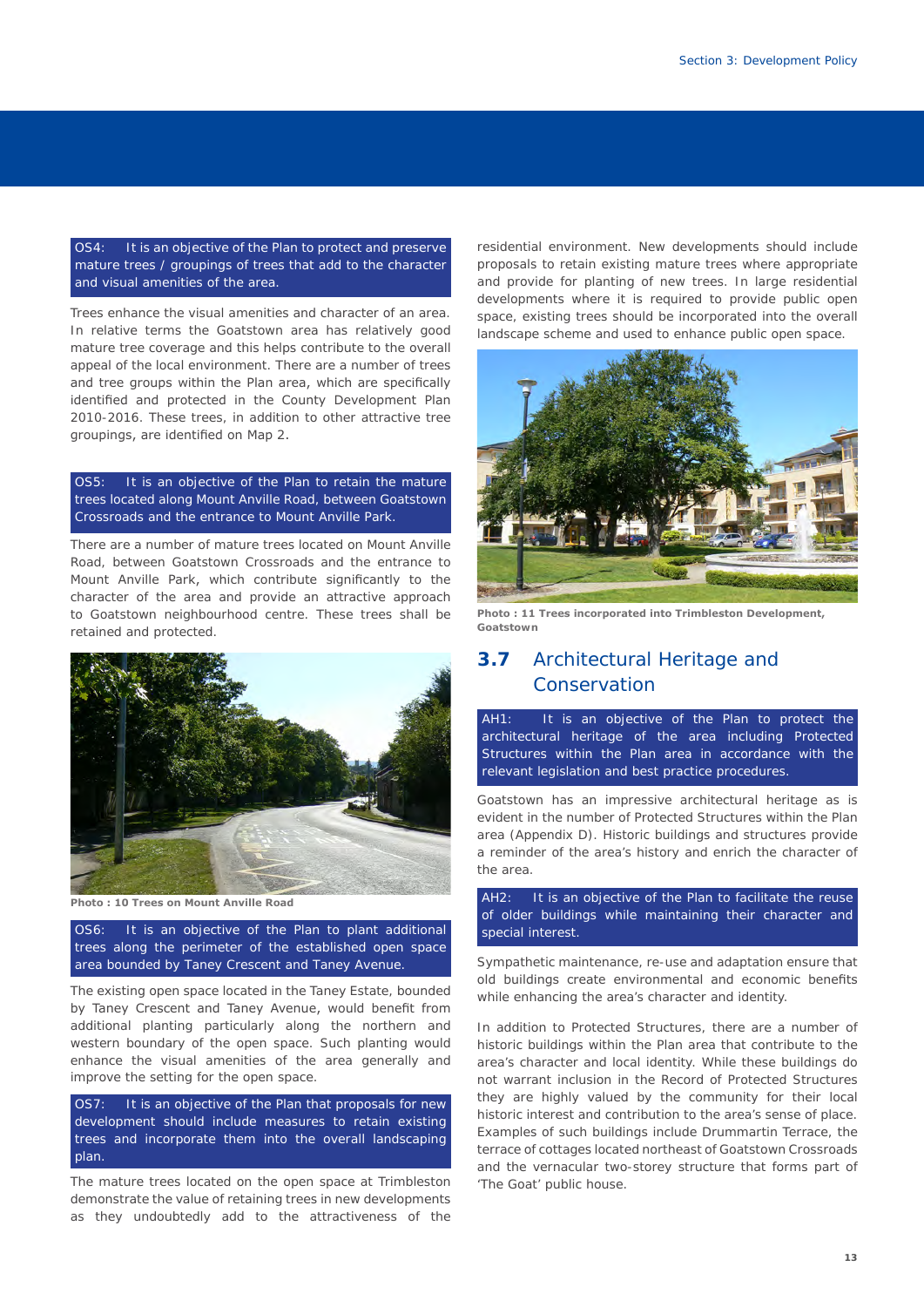



**Photo : 12 Retail Units, Goatstown**



**Photo : 13 The Goat, Original Vernacular Building, Goatstown**

*AH3: It is an objective of the Plan that any proposal for development within the curtilage of a Protected Structure shall be designed to protect the setting and character of the protected structure.* 

There are number of Protected Structures within the Plan, located on relatively large sites, which may have potential to accommodate additional infill development. Any proposals for infill development within the curtilage of a Protected Structure should be of a high quality design that respects and complements the setting and character of the Protected Structure. Photomontages which illustrate the relationship between the proposed development and the Protected Structure should be included as part of any planning application. With regard to any works along Mount Anville Road including the proposed Quality Bus Corridor, any proposals should seek to retain and (where necessary) minimise any impact on the boundary walls of the Protected Structures located on this corridor including Hollywood House, Cedarmount, The Garth, Theandra and Knockrabo Gate Lodge

#### *AH4: It is an objective of the Plan to investigate the designation of Drummartin Terrace as an Architectural Conservation Area (ACA).*

Drummartin Terrace is an attractive collection of singlestorey vernacular cottages. Their character is created by a combination of the plot widths, height, window size, slate roofs, red brick chimneys and iron railings along the front boundary. A number of the cottages have been extended and modified and in some cases their original character has been damaged or lost. While the cottages may need to be extended and renovated to bring them up to modern day standards, any future development should respect and enhance their collective character. Refurbishment of the cottages shall incorporate the retention of the features that contribute to the character of the buildings. Any extension shall be designed to respect the existing cottage, in terms of scale, mass and design. Extensions may be contemporary in terms of design but should not be visible above the ridge line of the original cottage.



**Photo 14: Drummartin Terrace, Goatstown**

#### **3.8** Water & Drainage Infrastructure

*WD1: It is an objective of the Plan that no significant development shall be permitted in the Goatstown Environs (upstream of the Goatstown Road/Roebuck Road junction) until the necessary foul sewer upgrade work is provided for on Goatstown Road from the environs of the Goatstown Road/Roebuck Road junction to the environs of Larchfield Road*

It is critical that the adequacy of water and drainage infrastructure is considered and addressed at the earliest stages of any proposals for new development within the area presented above. Consultation with the Water and Drainage Section of the Council is encouraged as early as possible in the overall planning process.